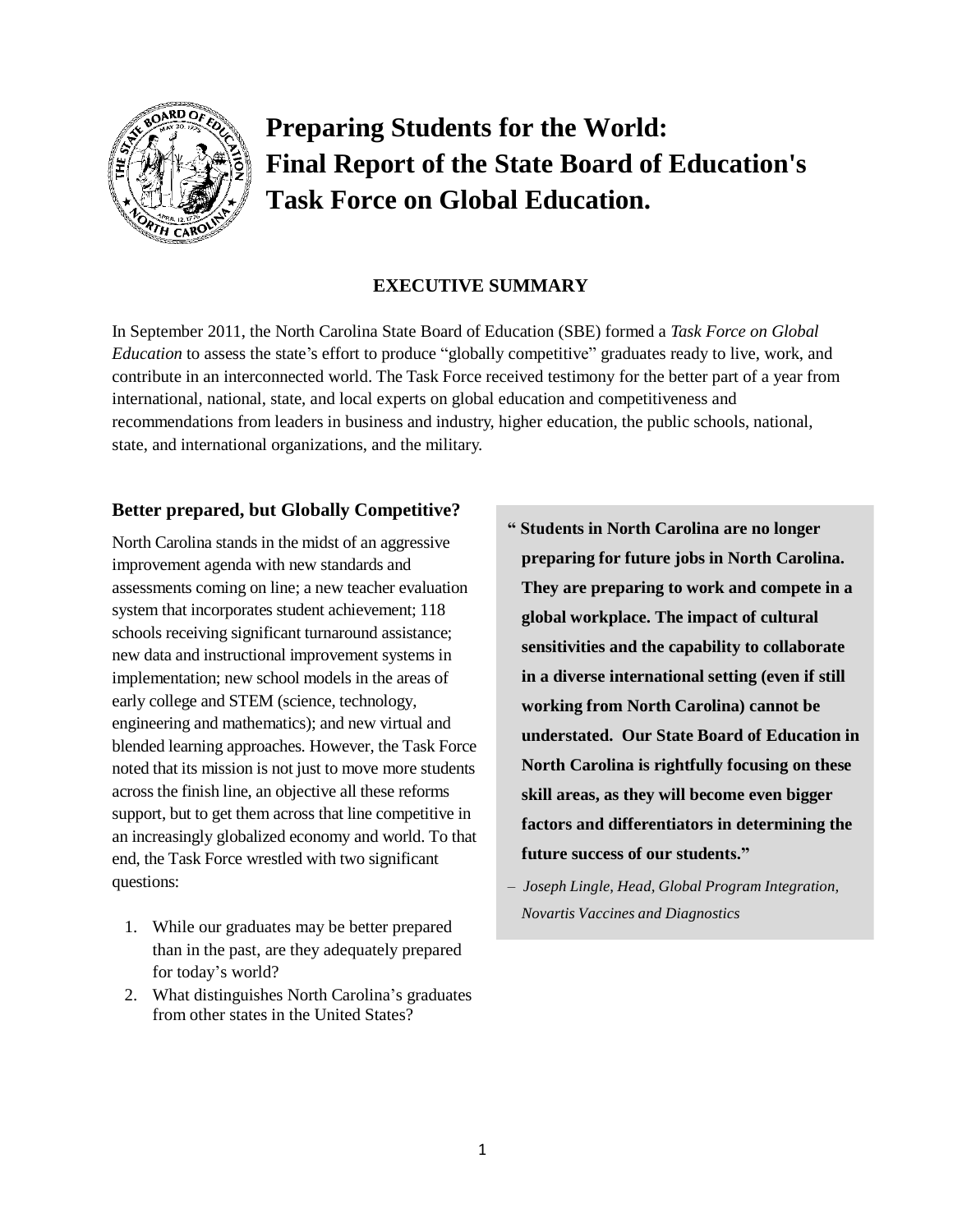## **Task Force Findings**

From the testimony and recommendations it received, the Task Force noted six major findings:

- **1. We aren't preparing students for a global tomorrow**; **North Carolina is global** *today***.** North Carolina's economy is globally connected in every important respect – from economic investment and employment to trade – and these economic changes are occurring as North Carolina boasts a population that is becoming more ethnically and culturally diverse than before.
- **2. Pilot programs won't cut it. Preparing globally competent graduates requires a comprehensive approach.** North Carolina has a number of strong organizations and significant local education agency (LEAs) initiatives in place focused on global education. But, we do not have a coordinated and comprehensive strategy. The challenge is not to replace what is being done but to understand and build on current strengths in a strategic, coordinated manner.
- **3. To prepare our students for the world, we need to prepare their teachers.** Making global education a priority means making teacher preparation and development a priority. While the *North Carolina Standard Course of Study*, comprised of new *Common Core* and *North Carolina Essential Standards*, will make our students more competitive, they will not by themselves make them more globally aware.
- **4. North Carolina was once a leader in language learning. It's time to return to the pole position.**  Between 1994 and 2004, K-12 World Language enrollment decreased 23%. Enrollment has slowly improved since 2004, but is still down 15% versus mid-1990s levels. The reality is that as North Carolina has become more international, our world language effort has declined. In order to maintain and increase our competitive advantage, North Carolina public schools must graduate students with advanced cultural and language skills.
- **5. Schools need peers and partners to move this agenda.** Building networks of schools, districts, higher education, third-party providers, and the business and governmental communities is a critical step to ensuring strong practice and innovative ideas go beyond the schools and communities in which they originate and make an impact on students across North Carolina.
- **6. If it's not sustainable, it's not a strategy.** Effective programs that are not affordable over the long run ultimately will not serve North Carolina students and society. Our state needs scalable approaches with ongoing support. Consistent communication about the competitive advantage and opportunities that a globally-informed education will offer to individuals, communities, and our state is critical.